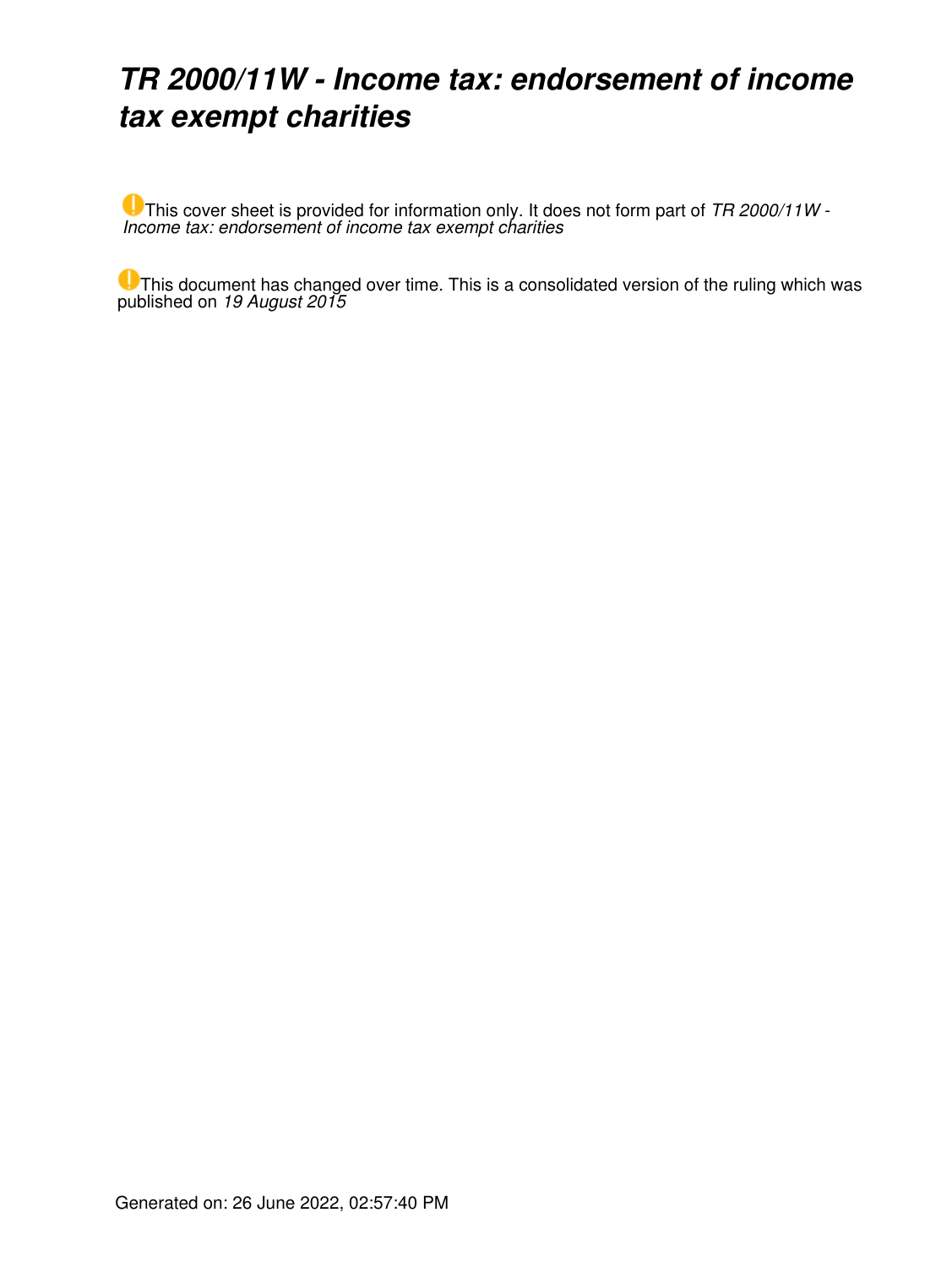**Australian Government** 



**Australian Taxation Office** 

Taxation Ruling TR 2000/ Page 1 of 2

# Notice of Withdrawal

### **Taxation Ruling**

### Income tax: endorsement of income tax exempt charities

Taxation Ruling TR 2000/11 is withdrawn with effect from today.

1. TR 2000/11 deals with a range of issues that affect the entitlement of charitable entities to endorsement as income tax exempt under Subdivision 50-B of the *Income Tax Assessment Act 1997* (ITAA 1997). It considers:

- charitable institutions and special conditions for exemption
- funds established for public charitable purposes and special conditions for exemption, and
- endorsing charitable entities as exempt from income tax.
- 2. The reasons for withdrawal are:
	- the Ruling refers to provisions in Division 50 of the ITAA 1997 that have been amended or repealed by the *Australian Charities and Not-for-profits Commission (Consequential and Transitional) Act 2012*, and
	- the Ruling does not deal with the views expressed by the High Court in *Federal Commissioner of Taxation v. Word Investments Limited* (2008) 236 CLR 204; [2008] HCA 55 regarding the interpretation of the phrase 'pursues its objectives principally in Australia'.

3. The Commissioner's view about the endorsement of registered charities as income tax exempt under Subdivision 50-B of the ITAA 1997 is available through the not-for-profit pages on the Australian Taxation Office website at the following link https://www.ato.gov.au/Non-profit/Getting-started/Endorsement/.

**Commissioner of Taxation** 19 August 2015